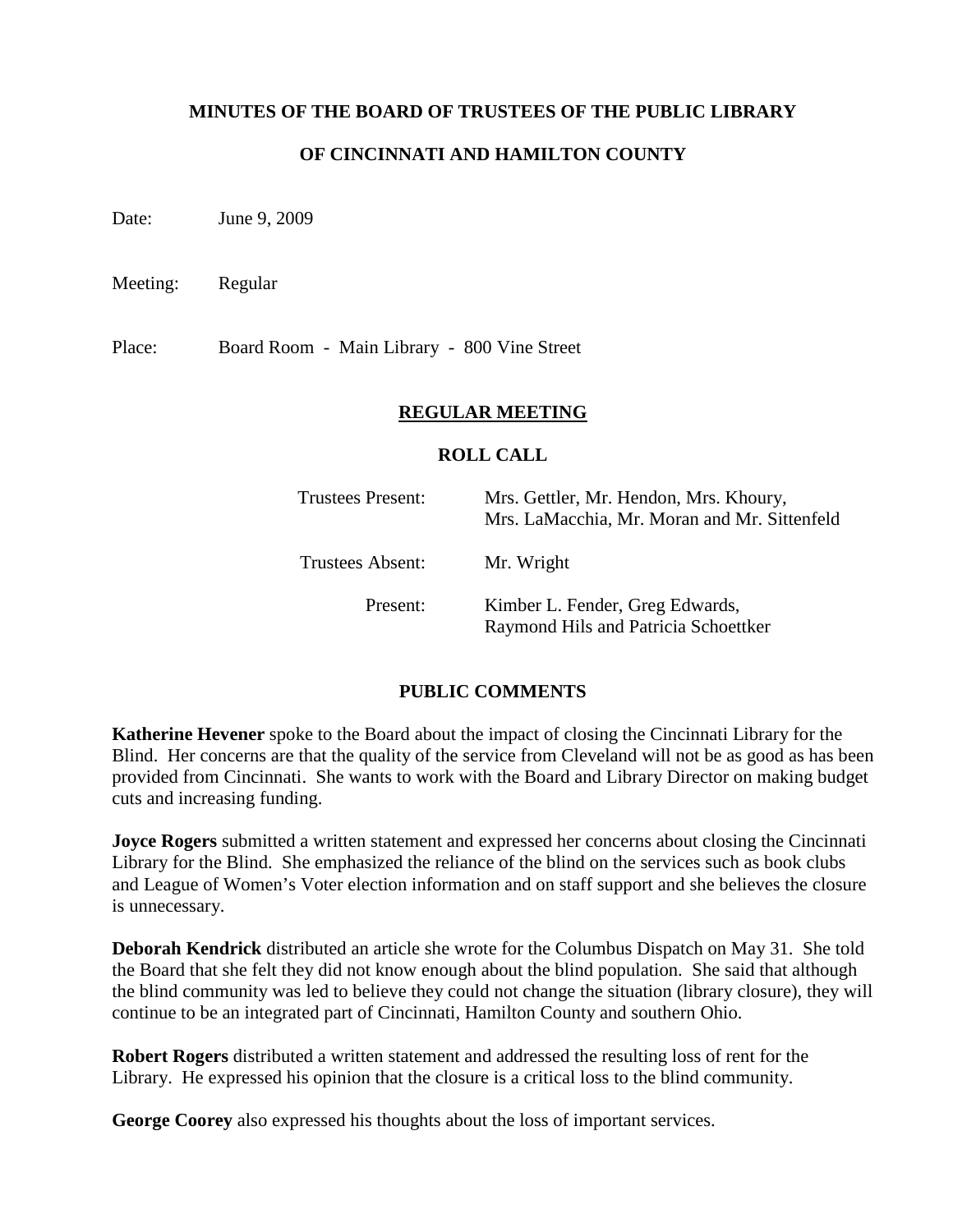Mrs. LaMacchia thanked the speakers for the information they provided and she asked Ms. Fender to respond with information she had prepared for her report today to the Board.

Ms. Fender reminded the Board that the plan to merge the Cincinnati Library for the Blind with the Cleveland Library for the Blind was approved in August 2008 and that the merger process is well underway. Funding for the Library for the Blind is not part of the our Library's funding, but is carried as a line item for the State Library in the State of Ohio's budget. Funding for the merged service set to begin in Cleveland in July has been approved in both House and Senate versions of the current budget bill.

Ms. Fender outlined the enhanced services we will provide to Hamilton County residents as part of this merger, including new adaptive equipment to be placed at several branches, Zoomtext screen enlarging software, access to the KLAS system used to access reader accounts and collection information, continuance of a browsing collection of talking books, and additions to our collection of audio described videos. To communicate other services (such as books on tape and CD), we will promote the books-by-mail component of our Outreach Services Department. A letter to Hamilton County readers will communicate these services and we are always willing to consider additional suggestions, such as the book clubs and League of Women's Voter election information mentioned by Mrs. Rogers.

Equipment that provides sound amplification for hearing impaired customers attending Library programs or requesting staff assistance is also being purchased.

Mrs. LaMacchia stated that the Board was unable to take questions, but she offered to stay and take questions after completion of the meeting.

## **MINUTES OF THE REGULAR MEETING HELD MONDAY, MAY 11, 2009**

Mr. Sittenfeld moved that the Minutes of the Regular Meeting held Monday, May 11, 2009 be approved as submitted. Mr. Hendon seconded.

Voting for the motion: Mrs. Gettler, Mr. Hendon, Mrs. Khoury, Mr. Moran, Mr. Sittenfeld and Mrs. LaMacchia … 6 ayes. The motion carried. **(36-2009)**

# **EXECUTIVE DIRECTOR'S REPORT**

Ms. Fender reported that:

## *Enquirer's* Krista Ramsey Editorial

• an editorial by Krista Ramsey entitled "What libraries are worth to us", featured in the *Cincinnati Enquirer* on June 1, focused on increased usage of the Library during these economically tough times and the notable rise in circulation of books. Ms. Ramsey touched on how welcoming libraries are, the enormous popularity of the Library's website, and the launch of the Summer Reading program. She concluded with mention of the possible need for a levy in the fall and the suggestion that area residents give thought to what libraries are worth for our community. A link to the article included on the Library's Facebook page has generated many positive comments from Library customers.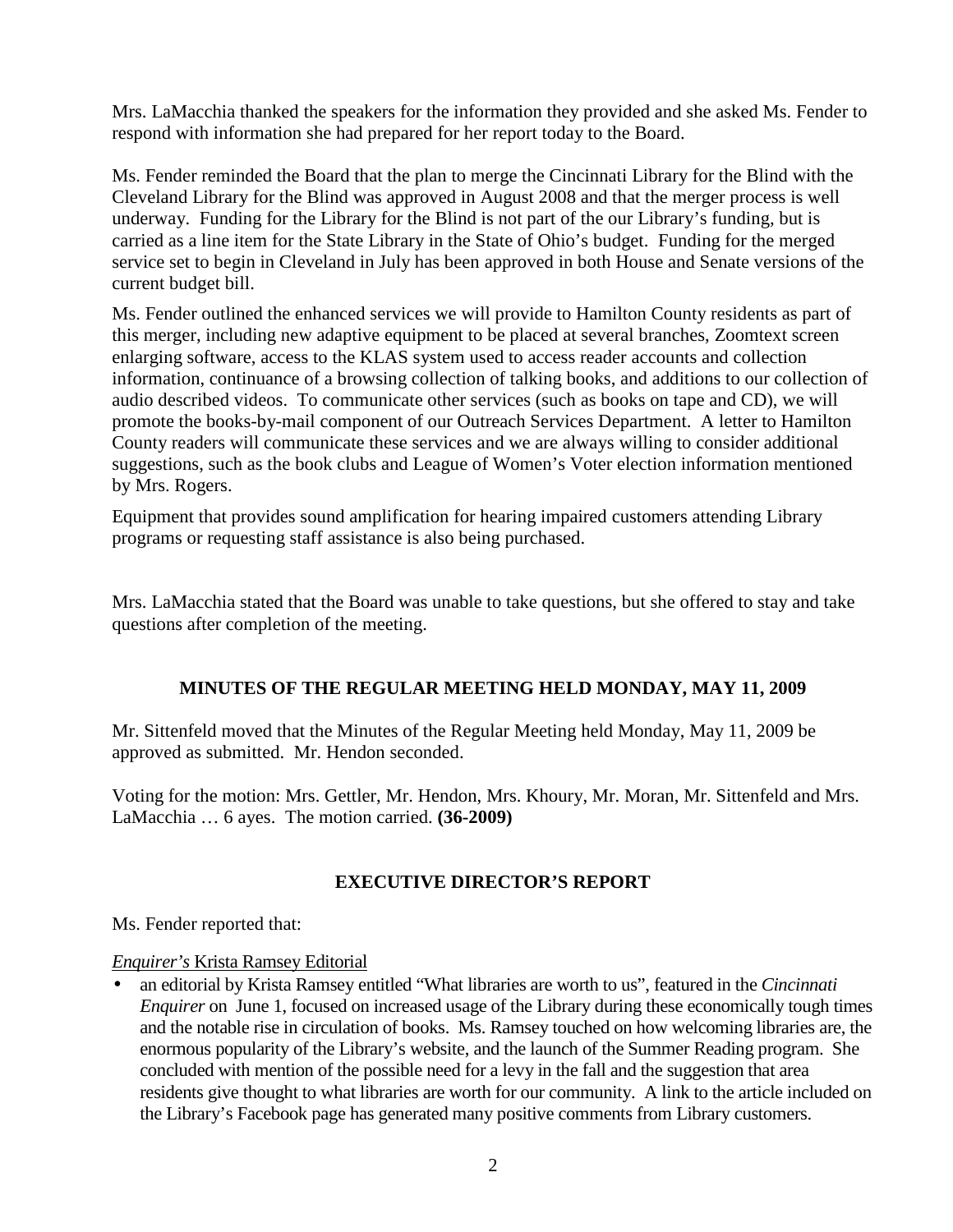Paula Brehm-Heeger - Candidate for Ohio Library Council Board

Paula Brehm-Heeger, Library Services Manager – Central Region is running for election to the Board of Directors of the Ohio Library Council, the statewide professional association that represents the interests of Ohio's public libraries as well as their trustees, Friends and staffs.

#### MVP Awards

• that first quarter 2009 recipients of the MVP award are Anna Hancock, Children's Librarian at Miami Township Branch, and Millie Henley, Children's Librarian at Forest Park Branch.

Library Volunteer Reception

• 198 Library volunteers who contributed thousands of hours were thanked at a reception at the Westwood Branch. The volunteer program has grown to be a vital part of Library customer service.

Ms. Fender introduced Cataloging Services Manger Roger Miller.

### Cataloging Services Department

Mr. Miller informed the Board of recent recognition of Cataloging Services Department work, including recent membership in the OCLC (Online Computer Library Center) Enhance Program, which allows highly qualified cataloging institutions to participate more fully in the overall quality control of WorldCat, the OCLC shared cataloging database. The Public Library of Cincinnati and Hamilton County is one of only 19 public libraries in the current Enhance membership of 234 institutions.

Our Library has been an independent NACO (Name Authority Cooperative) member since 2006. This year, Mr. Miller was trained for the additional work of contributing series authority records to the national authority file and subsequently offered the training to Library catalogers. On May 4, the Library of Congress granted the Library independent status and since March the Cataloging Services Department has contributed over 110 new series authority records to the authority file. E-mails from public libraries in the U.S. and Canada cite the widespread use of series authority records created by the Department and thank our Library for its contribution to authority work for public libraries.

#### Library for the Blind Merger

Ms. Fender noted that most of her report on the Library for the Blind merger was presented following the public comment at the outset of the meeting. As previously stated, the last day of operation for the Cincinnati Library for the Blind will be June 30, 2009. The entire collection of talking books and Braille books is being offered to other regional libraries in a process developed by the National Library Service (NLS). A small grant from the State Library of Ohio will help cover the costs of the merger. Remaining LFB staff will be placed in vacant positions in our Library

The report was received and filed.

# **LIBRARY SERVICES AND ADMINISTRATION COMMITTEE REPORTS**

## **LIBRARY SERVICES**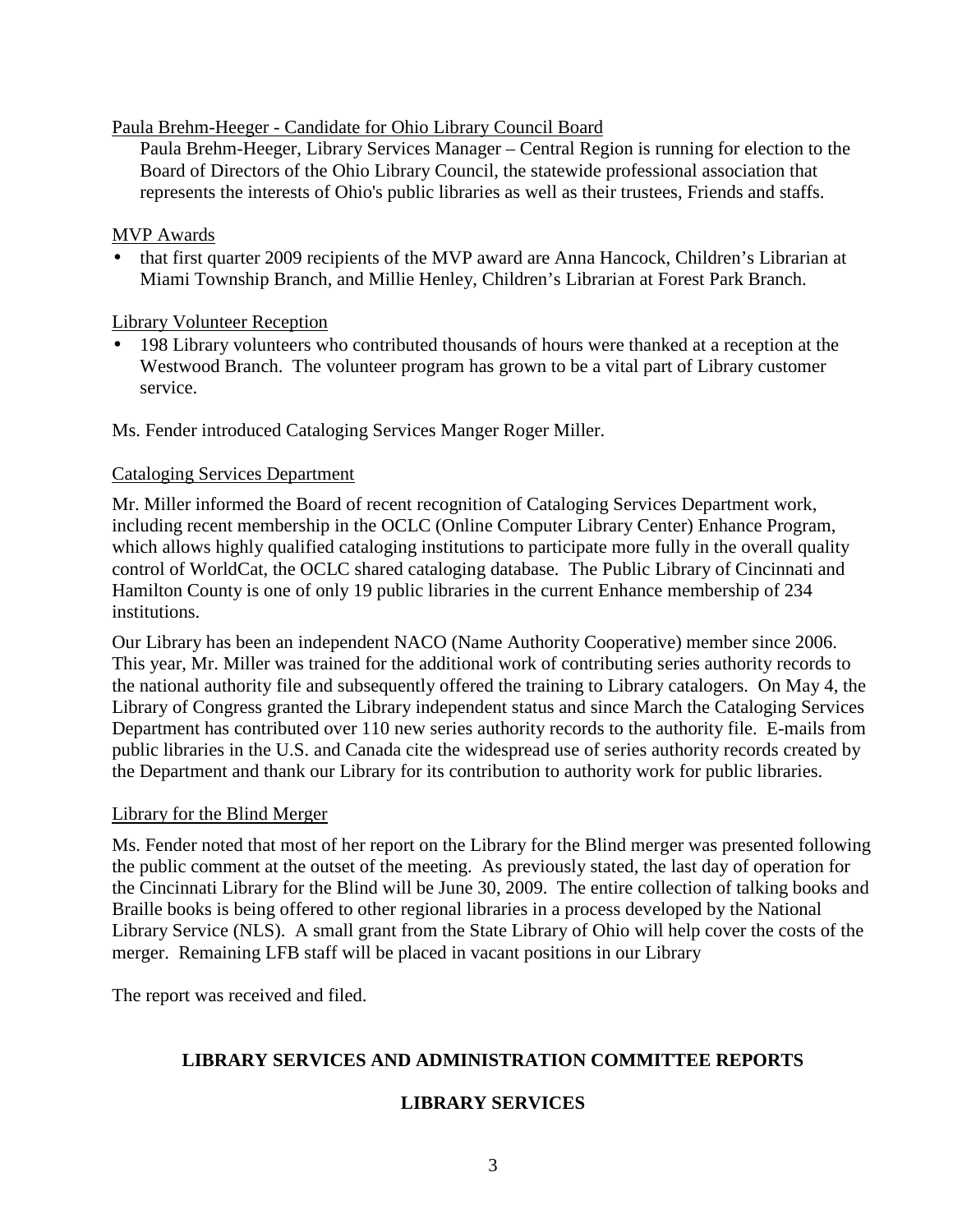# Mrs. Khoury reported that:

### Library Joins Twitter

• the Library's Facebook page debuted in January and on June 15 the Library is joining Twitter, another fast-growing social networking site. As with Facebook, Twitter will give us the opportunity to increase awareness of our organization; market information about our collection, services, and programs; connect with our users in an informal way; and quickly share information with the community. The URL for our Twitter page is http://twitter.com/cincylibrary.

## Text a Librarian Service

• the Library will launch a "text messaging" or "texting" service, a popular form of communication involving an exchange of written messages between mobile phones, in July. Questions submitted by mobile phone will be answered by Library staff utilizing a web-based computer interface.

# Library CET Collaboration

• the Library is partnering with CET this summer on two projects. For *American Experience*, a national series about local individuals who shaped Greater Cincinnati, Library staff will prepare lists of resources (books, DVDs, web sites, articles, etc.) for viewers who wish to undertake additional research. For the second project, a series of CET programs aimed at helping people in the community facing foreclosure connect with the organizations that can assist them, we will identify resources available at the Library.

# Marcus Luttrell Program

• over 900 people attended the Marcus Luttrell program on May 12, perhaps the largest attendance for any program held at the Main Library. Attendees came from as far as Florida, Chicago, Pennsylvania, and northern Indiana. Mr. Luttrell signed books and posed for photos for about 2  $\frac{1}{2}$  hours following his one-hour talk.

Mr. Edwards reported that:

# Programs & Exhibits of Note

- as part of the Summer Reading Program, Creature Feature, the Library has formed a new programming partnership with the Cincinnati Zoo & Botanical Garden. Every Tuesday for eight weeks, June 2 – July 21, a children's librarian will do a Zoo Tales storytime at the Zoo on a popular character from children's literature. In exchange, the Zoo will bring their "Wildlife Comes to You" program to eight branch libraries during the summer.
- Alan Drew, author of June's Featured Book of the Month *Gardens of Water*, will discuss his book at the Main Library's Reading Garden Lounge on June 21.
- in response to increasing demand for training on technology, including hardware and software products offered by the Library, the Main Library's TechCenter is offering training classes for the public this summer on Word Processing Basics, Introduction to the Internet, Flickr, MP3 Players, and e-mail basics.
- in conjunction with the Cincinnati Book Arts Society's *Bookworks* exhibit, selections from the Main Library's artists' book collection are on display in our exhibit entitled *The Keith Kuhn Memorial Artists' Book Exhibit – More Than Words: The Book as Art* from June 12 through September 7 in the Main Library's Cincinnati Room.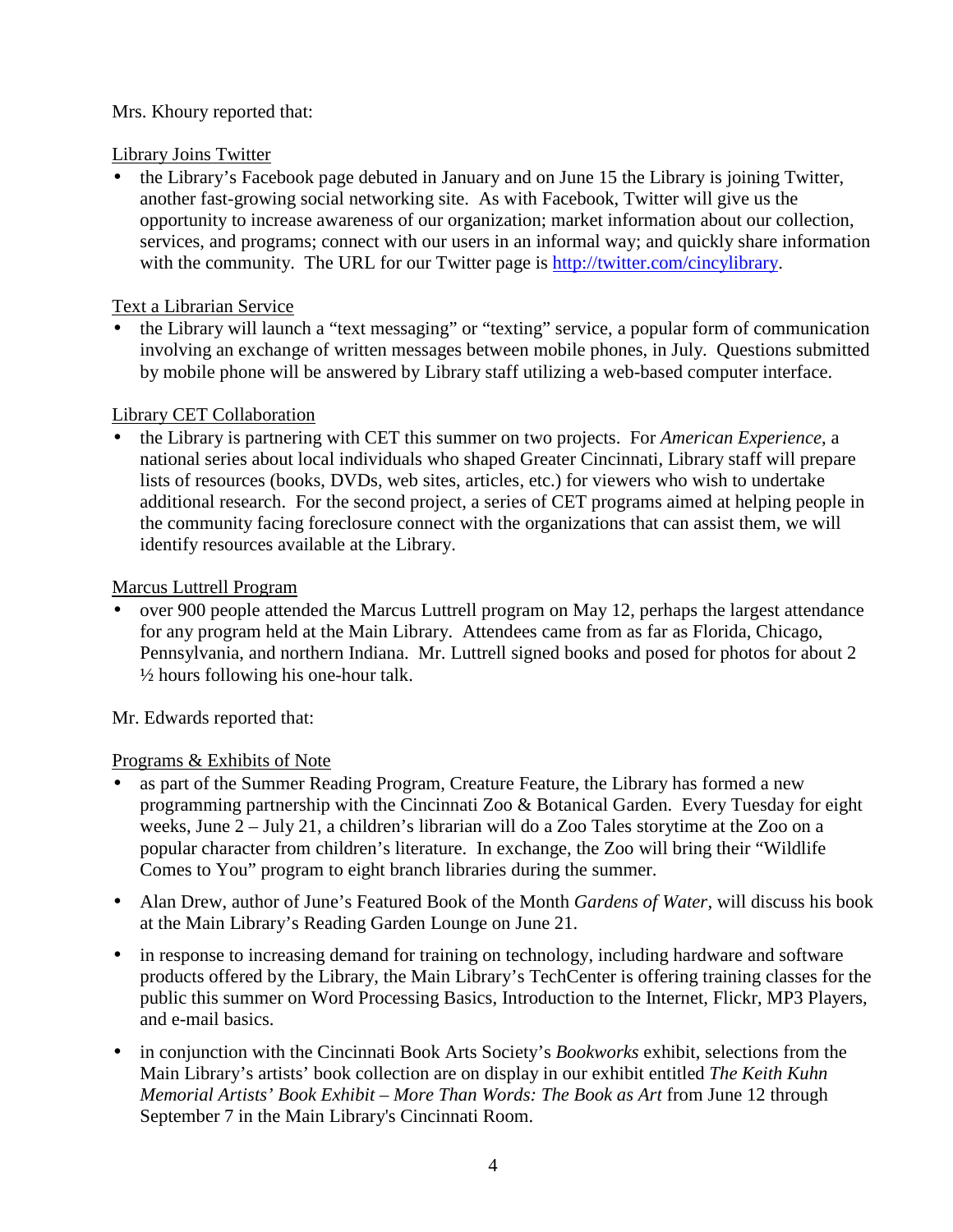Library Usage

- usage increased 3.7% overall in May (Main Library 6.7%, branches 2.8%). Print usage continues to be strong and a primary driver of circulation growth, with a 19% increase at the Main Library, 5.3% at branches. The year-to-date circulation increase (6.2%) is almost double what it was in May 2008 (3.3%).
- the top circulating items and statistical reports for the month of May 2009 were submitted.

## **ADMINISTRATION**

### Personnel Changes

Mrs. Khoury recommended that the Board approve the following personnel changes effective through May 30, 2009:

| <b>ACTION</b> | <b>AGENCY</b>                 | <b>POSITION TITLE</b>  | <b>FTE</b> | <b>EMPLOYEE NAME</b>     | <b>EFFECTIVE</b><br><b>DATE</b> |
|---------------|-------------------------------|------------------------|------------|--------------------------|---------------------------------|
| Promotion     | <b>Walnut Hills</b>           | LSA II                 | 1.00       | Allan, Macy E.           | 05/17/09                        |
| Appointment   | <b>Blue Ash</b>               | <b>Student Shelver</b> | 0.25       | Arling, Zachary N.       | 05/03/09                        |
| Appointment   | Madeira                       | <b>Student Shelver</b> | 0.30       | Cedillo, Theodore R.     | 05/03/09                        |
| Appointment   | Groesbeck                     | LSA I                  | 0.50       | Hoffman, Margaret E.     | 05/17/09                        |
| Appointment   | Elmwood                       | LSA I                  | 0.50       | Imwalle, Daniel K.       | 05/03/09                        |
| Appointment   | Groesbeck                     | LSA I                  | 0.70       | Meyer, Jenifer           | 05/17/09                        |
| Appointment   | <b>North Central</b>          | LSA I                  | 0.60       | Mukuda, Julie S.         | 05/03/09                        |
| Appointment   | Madeira                       | LSA I                  | 0.60       | Petroziello, Matthew C.  | 05/03/09                        |
| Appointment   | Madeira                       | LSA I                  | 0.60       | Pogue, Sarah A.          | 05/03/09                        |
| Appointment   | Green Township                | LSA I                  | 0.50       | Sebastian, Kimberly M.   | 05/17/09                        |
| Appointment   | Groesbeck                     | LSA I                  | 0.50       | Tyler, Sandra R.         | 05/17/09                        |
| Appointment   | Wyoming                       | LSA I                  | 0.50       | Wilemski, Rebecca L.     | 05/03/09                        |
| Change        | <b>TechCenter</b>             | LSA II                 | 0.60       | Baron, Molly J.          | 05/17/09                        |
| Change        | Green Township                | <b>LSA II</b>          | 1.00       | Cooper, Stephanie D.     | 05/03/09                        |
| Change        | Processing                    | Processing Ass't I     | 1.00       | Eick, Marcie H.          | 05/17/09                        |
| Change        | Processing                    | Processing Ass't II    | 1.00       | Harris, Rhonda M.        | 05/03/09                        |
| Departure     | College Hill                  | Reference Librarian    | 1.00       | Allenbaugh, Catherine A. | 05/15/09                        |
| Departure     | Children's<br>Learning Center | <b>Shelver</b>         | 1.00       | Gresham, Amy N.          | 05/12/09                        |
| Departure     | Groesbeck                     | <b>Student Shelver</b> | 0.30       | Reckelhoff, Nicholas R.  | 05/15/09                        |

## Senior Employment Center Program

Mrs. Khoury reported that the Library will supplement staffing needs and be a host agency for seniors pursuing work through the Senior Employment Center, a Division of Mature Services, Inc. This federally funded work-training and employment program for persons 55 and older will cover 100% of the trainees' wages and benefits for up to 12 weeks.

Mrs. Khoury moved that the Board approve the Library Services and Administration Committee report as submitted, including personnel changes. Mr. Moran seconded.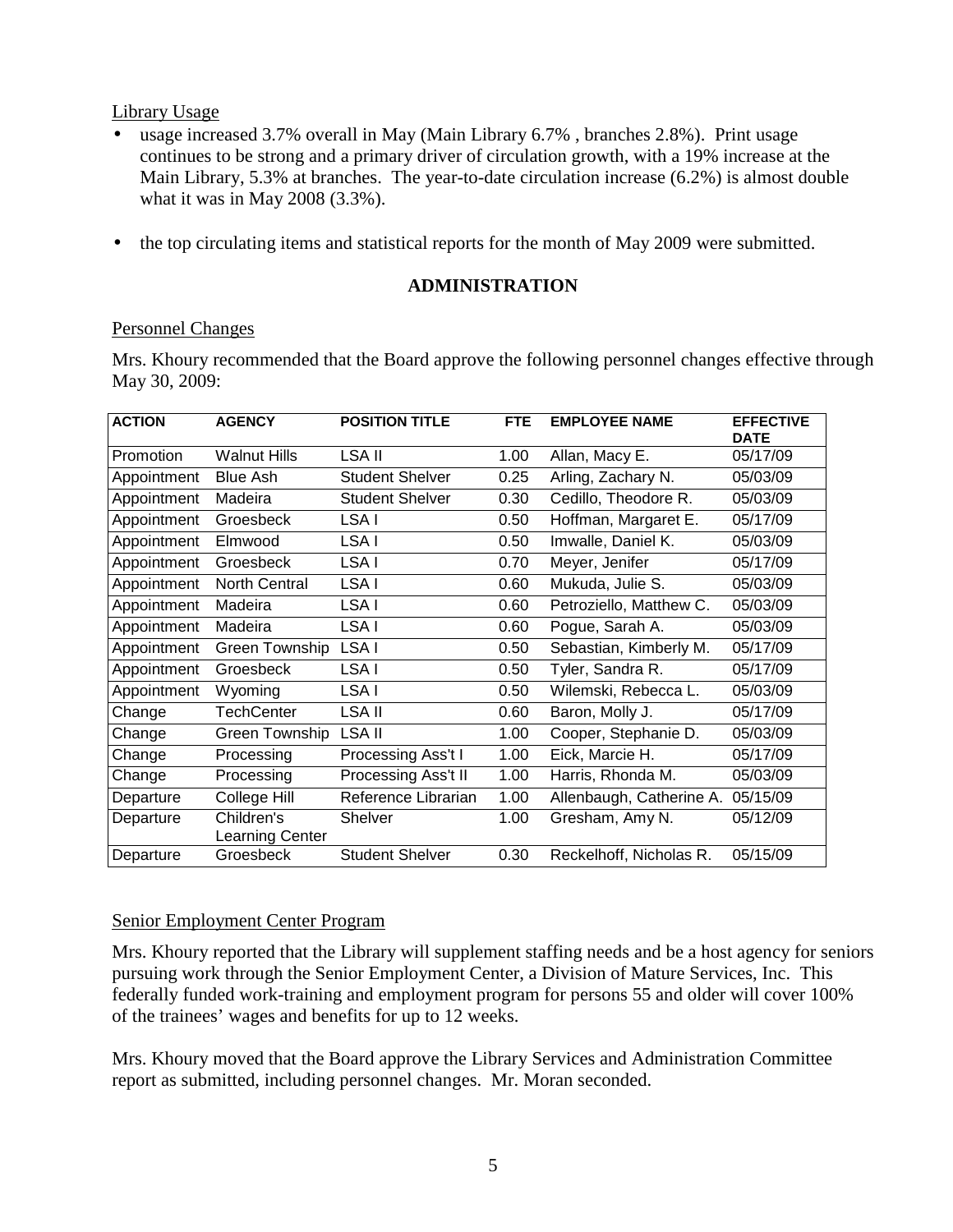Voting for the motion: Mrs. Gettler, Mr. Hendon, Mrs. Khoury, Mr. Moran, Mr. Sittenfeld, Mr. Wright and Mrs. LaMacchia … 7 ayes. The motion carried. **(37-2009)** 

# **FISCAL OFFICER'S REPORT**

Ms. Schoettker reported that:

Audit of Year Ending December 31, 2008

• the post-audit conference for the year ending December 31, 2008 will be held immediately after the June Meeting of the Library Board.

Public Library Fund

- Public Library Fund receipts continue to fall, but at a slightly lesser rate than last month. At \$3.5 million, the June distribution is 8.5% less than June 2008. Year to date, revenue is \$3.8 million (15%) less than the same period last year.
- compared to the 2009 estimate, actual year-to-date receipts are short \$2.1 million or 8.8%. The General Fund started the year with a \$7 million budget gap that is being filled with one-time gift, special revenue and capital project funds. If the PLF continues at the same level of reduction through the remainder of the year, that shortfall will increase from \$7 million to \$10-11 million. At that level, it will become necessary to use capital monies, cancel planned purchases and use up to \$750,000 from the Armstrong Fund. She noted that a request for authorization for emergency transfer of capital funds is included in the Finance and Audit Committee reports.

Monthly Financial Report

• the financial report was submitted for the period ending May 31, 2009.

#### Investment Report

• the investment report was submitted for the month ending May 31, 2009.

Mr. Sittenfeld moved that the Board approve the Fiscal Officer's Report including the financial and investment report as submitted. Mr. Hendon seconded.

Voting for the motion: Mrs. Gettler, Mr. Hendon, Mrs. Khoury, Mr. Moran (except pass on investment report), Mr. Sittenfeld and Mrs. LaMacchia … 6 ayes. The motion carried. **(38-2009)**

## **FACILITIES COMMITTEE REPORT**

Mr. Hendon presented recommendations that the Board:

2008 On-Going Maintenance Project

- execute Certificates of Substantial Completion with:
	- Imbus Roofing, effective June 1, 2009
	- Westside Paving, effective June 1, 2009
	- $\blacksquare$  C R & R, Inc., effective July 1, 2009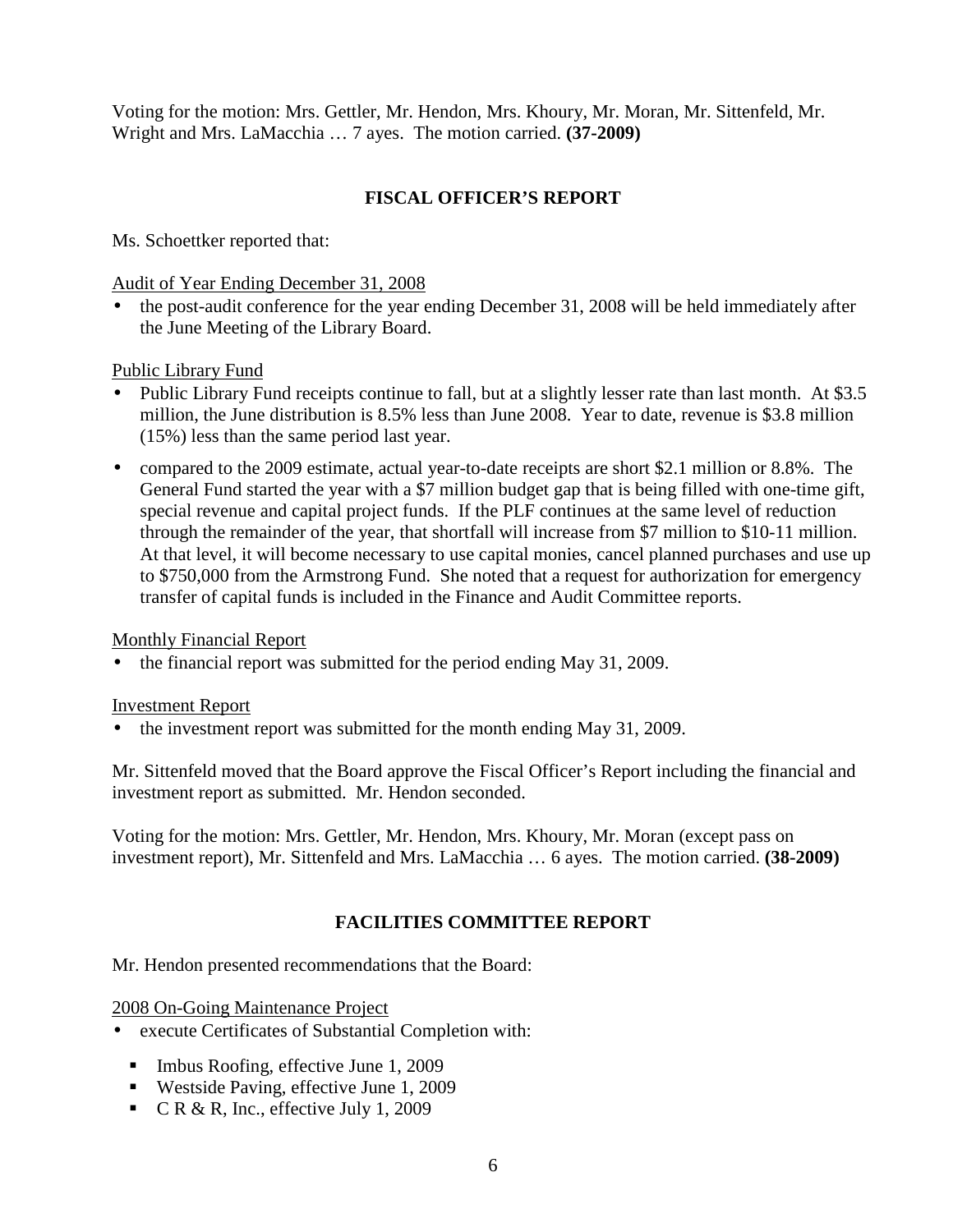• confirm Change Order No. TC-03-03 (deduct) in the amount of  $\frac{1}{2}$  (9,521.54) to our contract with Imbus Roofing.

### 2009 On-Going Maintenance Project

Mr. Hendon reviewed our practice of requiring bid allowances, a specified dollar amount for materials and a number of hours by trade. The cost of this allowance is included in the total bid. Allowance dollars are used for small changes in lieu of executing a change order. The use of allowances keeps the project on schedule by eliminating the need for change order paperwork.

Unfortunately, Feldkamp, the low bidder for the 2009 Ongoing Maintenance HVAC contract, entered \$0.00 on their bid for both allowances. Although Feldkamp has expressed interest in absorbing the cost of allowances in their bid, we are uncertain whether or not this bidder can be awarded the contract and are seeking a legal opinion.

If Feldkamp's bid is valid, then it is recommended that the Board award the following contracts for the 2009 Ongoing Maintenance project, based on a letter of recommendation from Messer Construction Company:

| TC-01 General Trades |                 | <b>Klenco Construction</b> | \$369,100.00   |
|----------------------|-----------------|----------------------------|----------------|
| TC-02 Asphalt        |                 | Barry L. Brown Paving      | \$99,000.00    |
| TC-03 Roofing        |                 | Wm. Kramer Roofing         | \$120,445.00   |
| TC-04 HVAC/Controls  | <b>Base Bid</b> | Feldkamp                   | \$356,000.00   |
|                      | Alternate #1    | Feldkamp                   | \$147,105.00   |
| TC-05 Electric       |                 | Hilvert & Pope             | \$340,534.00   |
| Total                |                 |                            | \$1,432,184.00 |

Should the legal review determine that Feldman's bid must be withdrawn, it is recommended that the Board approve awarding the contract to the second lowest bidder for this contract - Peck, Hannaford & Briggs. Bid awards under this scenario are as follows:

| TC-01 General Trades |              | <b>Klenco Construction</b> | \$369,100.00   |
|----------------------|--------------|----------------------------|----------------|
| TC-02 Asphalt        |              | Barry L. Brown Paving      | \$99,000.00    |
| TC-03 Roofing        |              | Wm. Kramer Roofing         | \$120,445.00   |
| TC-04 HVAC/Controls  | Base Bid     | Peck, Hannaford & Briggs   | \$541,900.00   |
|                      | Alternate #1 | Peck, Hannaford & Briggs   | \$130,305.00   |
| TC-05 Electric       |              | Hilvert & Pope             | \$340,534.00   |
| Total                |              |                            | \$1,601,284.00 |

The bid tabulation records the public bids received on June 2, 2009. The bid estimate was \$1,677,200.00, and either scenario is still under the estimate. The total project budget, including construction management fees and contingency, is \$2,500,000.

Mr. Sittenfeld moved that the Board approve the Facilities Committee Report as submitted. Mrs. Gettler seconded.

Voting for the motion: Mrs. Gettler, Mr. Hendon, Mrs. Khoury, Mr. Moran, Mr. Sittenfeld and Mrs. LaMacchia … 6 ayes. The motion carried. **(39-2009)**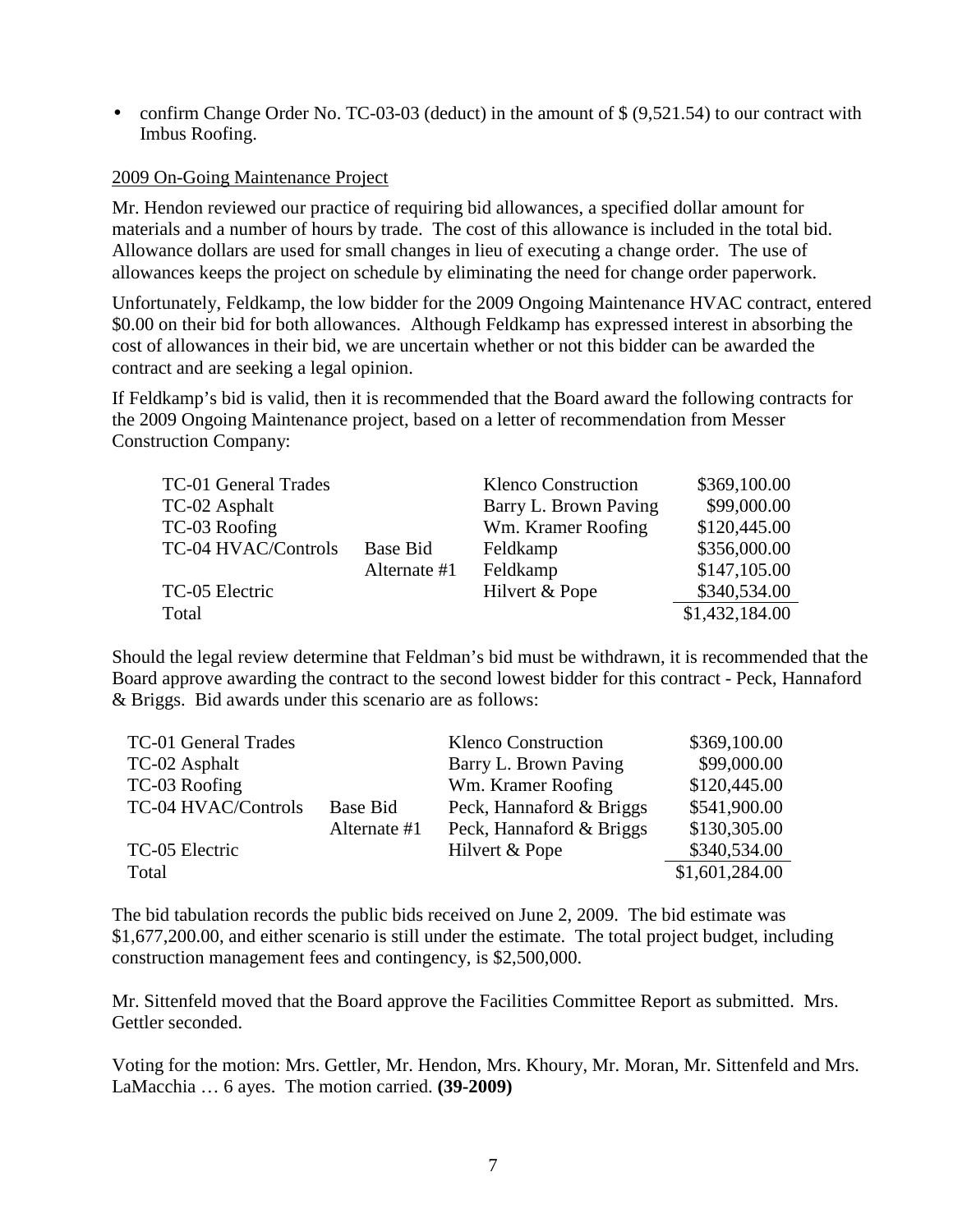## **DEVELOPMENT COMMITTEE REPORT**

Mrs. Gettler reported that:

Library Foundation

• as addressed in the Library Services and Administration Report, the Library Foundation hosted a sold-out reception for author and former Navy SEAL Marcus Luttrell on May 12. The Foundation raised \$1,350.00 from the reception.

Friends of the Public Library

- in conjunction with the Library's Marcus Luttrell program, the Friends made sales of almost \$5,000 from his book "Lone Survivor".
- the Friends held their largest book sale of the year in the Main Library Atrium from May 31 through June 5. Gross sales were \$87,665.

Anderson Township Library Association

• the Anderson Township Library Association will hold its largest sale of the year at Nagel Middle School on from June 26 - 28.

The report was received and filed.

Mrs. Gettler asked Mrs. LaMacchia to excuse her from the remainder of the meeting due to another commitment.

# **COMMUNITY AND PUBLIC RELATIONS COMMITTEE REPORT**

Mr. Sittenfeld prefaced his report by stating that he was impressed by the efforts of the Library Board and particularly staff to deliver library services to the community, not only by providing library materials, but by actively promoting those materials and services to all library users, including users in the blind community.

Mr. Sittenfeld then presented a report on promotion and planning, notable media coverage, press releases and community outreach. The report was received and filed.

# **LEGISLATIVE AFFAIRS AND LAW COMMITTEE REPORT**

Mrs. Khoury reported that:

State Budget

• Executive Director Kim Fender attended the Senate Finance and Financial Institutions Committee hearing on the Public Library Fund on May 20. In the Senate version of HB 1, the biennium budget bill, \$5 million continues to be transferred each fiscal year from the Public Library Fund (PLF) to cover the cost of OPLIN and Library for the Blind, but \$5 million is also transferred back from the state General Revenue Fund to the PLF, resulting in no net loss to the PLF. The bill is currently in Conference Committee.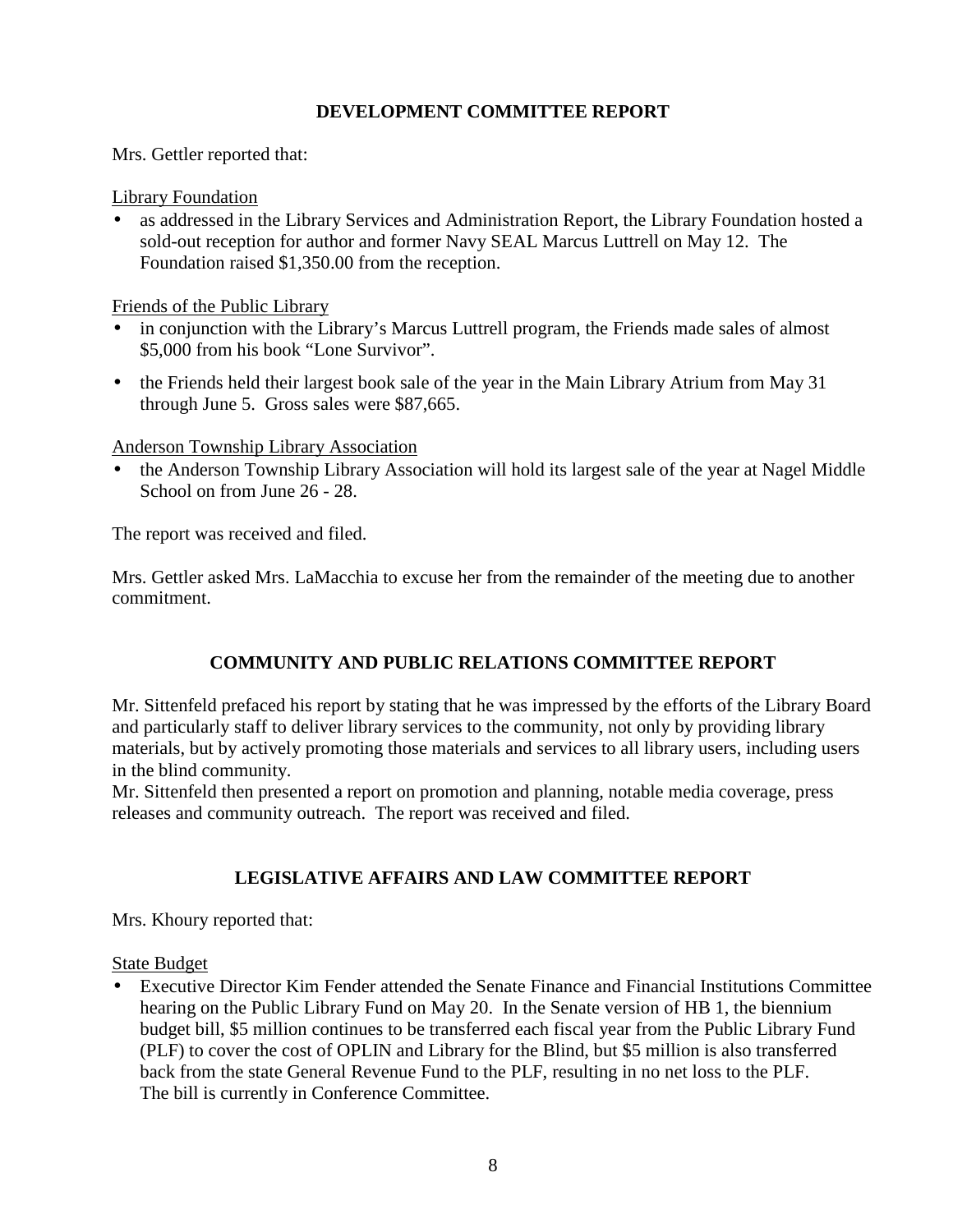Complaint by Yvonne Garner

• our auto insurance carrier, Travelers Insurance Company, has informed us that an entry of dismissal was filed on May 29, 2009, regarding a 2008 complaint filed in the Hamilton County Court of Common Pleas by Yvonne Garner, relative to a motor vehicle accident in June 2006. Because the dismissal is without prejudice, the plaintiff may refile the complaint within one year.

Complaint in Foreclosure – Wilkinson Estate

• a notice of dismissal, also without prejudice, has been received regarding a Complaint in Foreclosure from the Court of Common Pleas filed by Wells Fargo Bank relative to a bequest to the Library from the estate of Wayne C. Wilkinson.

The report was received and filed.

## **FINANCE AND AUDIT COMMITTEE REPORT**

Mr. Moran reported that the Finance and Audit Committee met on June 4, 2009. Trustees Bill Moran, Bob Hendon and Paul Sittenfeld were in attendance, along with Kim Fender and Pat Schoettker. The Committee recommends that the Board take the following action:

#### 2009 Annual Appropriations, Estimated Resources, Transfers

1. Mr. Moran recommended that the Board authorize revisions to the 2009 Annual Appropriation Resolution and Estimated Resources as follows:

#### **2009 Annual Appropriations**

| Fund                                     |            | Revision       |
|------------------------------------------|------------|----------------|
| <b>General Fund</b>                      |            |                |
| <b>Salaries</b>                          |            | \$(200,000.00) |
| <b>Other Employee Benefits</b>           |            | 500.00         |
| <b>Purchased and Contracted Services</b> |            | 192,000.00     |
| Other Objects                            |            | 7,500.00       |
|                                          | Net Change | \$0.00         |
| <b>LSTA Fund</b>                         |            |                |
| <b>Salaries</b>                          |            | \$4,342.00     |
| <b>Purchased and Contracted Services</b> |            | 657.00         |
|                                          | Net Change | \$4,999.00     |
| <b>Library for Blind Fund</b>            |            |                |
| <b>Retirement Benefits</b>               |            | \$(4,309.95)   |
| <b>Insurance Benefits</b>                |            | 669.46         |
| Supplies                                 |            | 4,462.22       |
| <b>Purchased and Contracted Services</b> |            | 8,439.84       |
| <b>Library Materials</b>                 |            | (5,201.57)     |
| Capital Outlay                           |            | (4,060.00)     |
|                                          | Net Change | 0.00<br>\$     |
| Friedman Fund                            |            |                |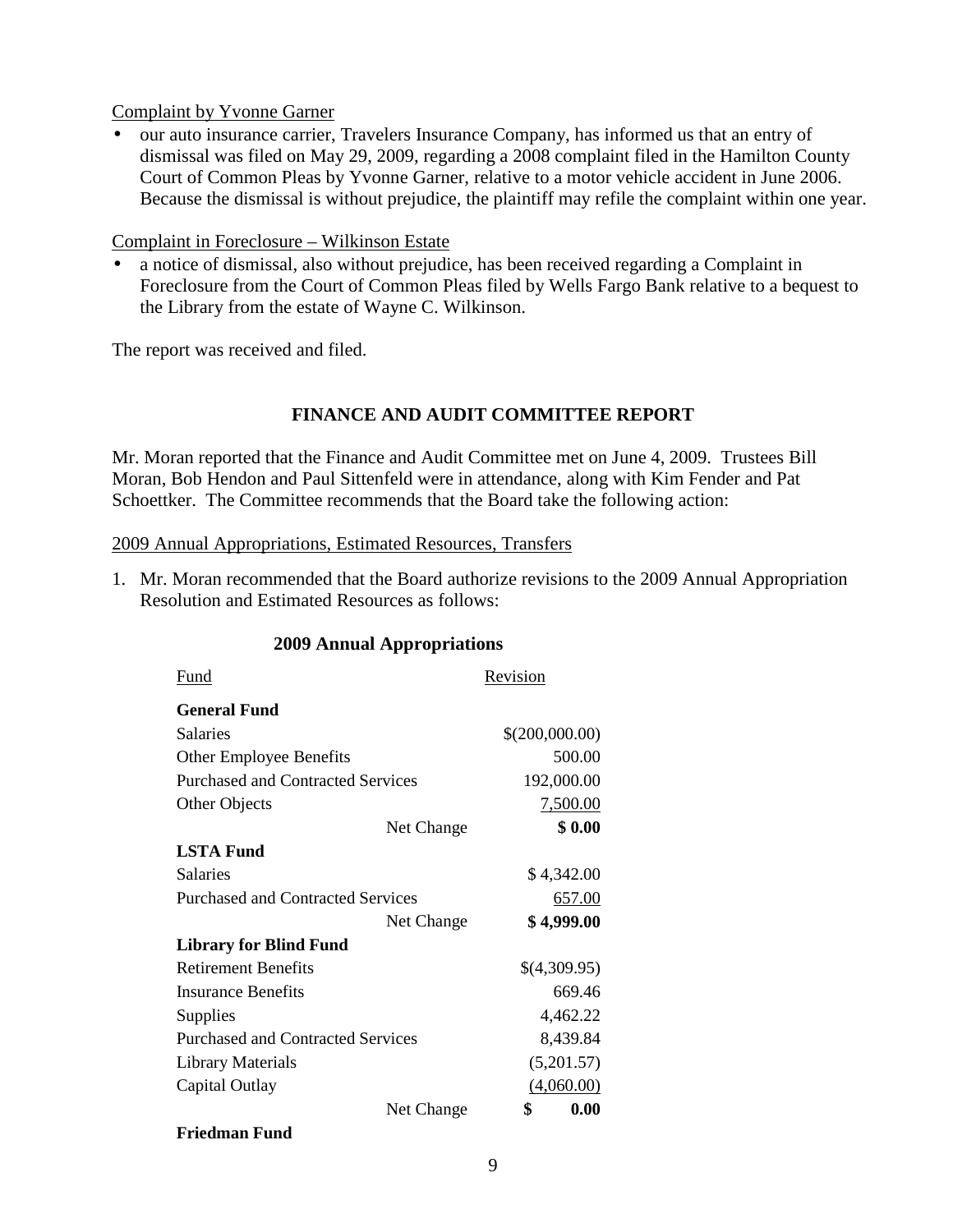#### **2009 Annual Appropriations**

| Fund                                     | Revision          |
|------------------------------------------|-------------------|
| Supplies                                 | \$ (5,000.00)     |
| <b>Purchased and Contracted Services</b> | 5,000.00          |
| Net Change                               | \$0.00            |
| <b>Gift Fund</b>                         |                   |
| Supplies                                 | 60,000.00         |
| <b>Purchased and Contracted Services</b> | 285,000.00        |
| Capital Outlay                           | (105,000.00)      |
| Net Change                               | \$240,000.00      |
| <b>Building &amp; Repair Fund</b>        |                   |
| Other Financing Uses (Transfer Out)      | \$1,000,000.00    |
| <b>St. Bernard Fund</b>                  |                   |
| Other Financing Uses (Transfer Out)      | \$1,050,000.00    |
| <b>Reading Fund</b>                      |                   |
| Other Financing Uses (Transfer Out)      | \$1,450,000.00    |
| <b>2009 Estimated Resources</b>          |                   |
| Fund                                     | Revision          |
| <b>General Fund</b>                      |                   |
| Intergovernmental Receipts, State        | \$ (3,500,000.00) |
| Other Financing Sources (Transfers In)   | 3,500,000.00      |
| Net Change                               | 0.00<br>\$        |
| <b>LSTA Fund</b>                         |                   |
| Intergovernmental Receipts, Federal      | \$4,999.00        |

The changes in appropriation for the **General Fund** match anticipated expenses. The change in resources plans for an expected shortfall in state revenue to be offset with a transfer of capital funds.

The changes in resources and appropriation for the **LSTA Fund** incorporate additional funding to help merge the Cincinnati and Cleveland Libraries for the Blind.

The appropriation changes for the **Library for the Blind** and **Friedman Funds** both provide for closeout of the Library for the Blind program.

The increase in appropriation in the **Gift Fund** allows for additional support from this fund for operating expenses.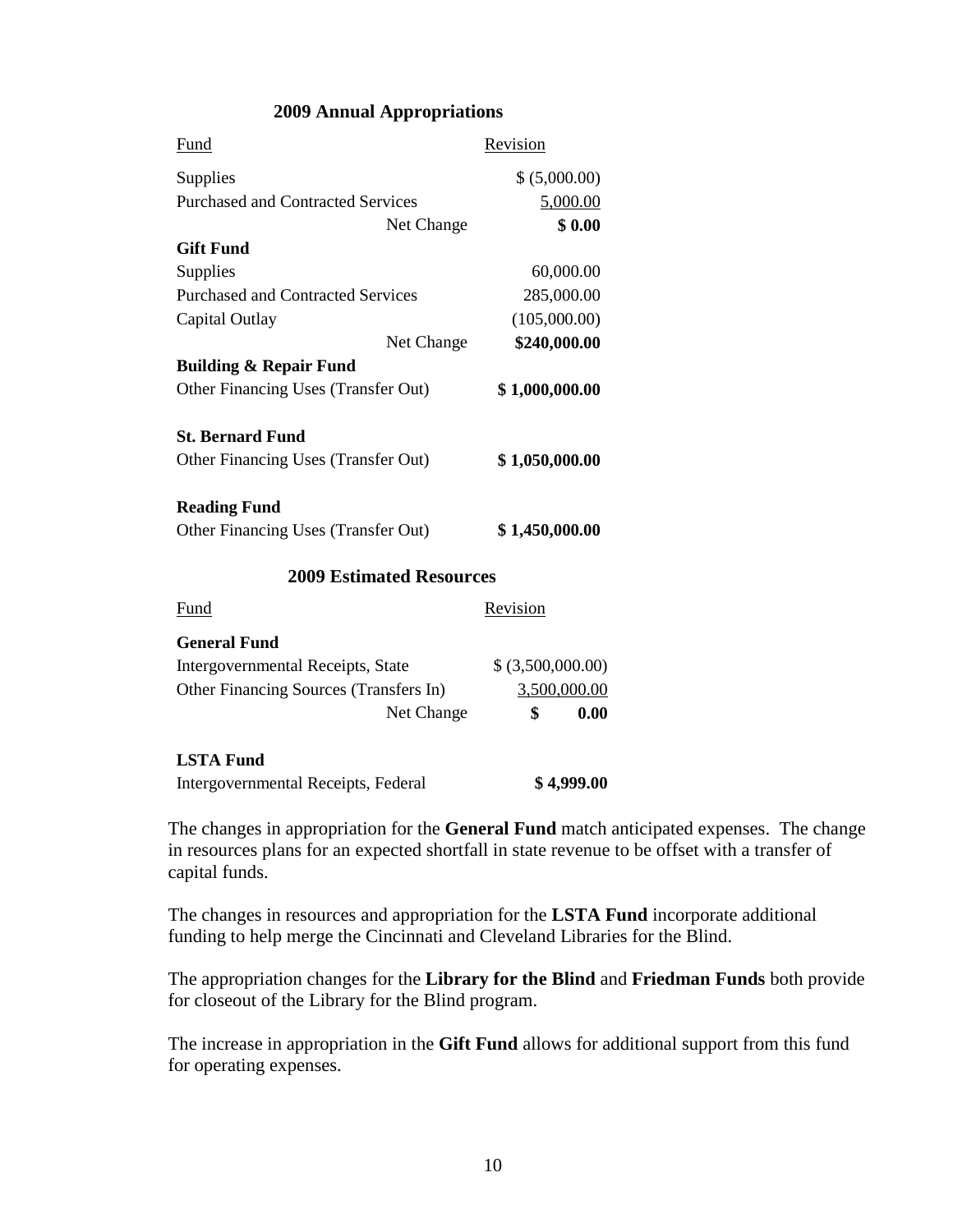The appropriation changes for the **Building & Repair, St. Bernard** and **Reading Funds** provide for emergency transfer of funds (see below) if the continuing shortfall in Public Library Fund leaves the General Fund under funded.

2. Mr. Moran recommended that the Board authorize the following transfer of funds, as needed:

| Amount                       | <b>Transfer from:</b>                    | <b>Transfer to:</b> |
|------------------------------|------------------------------------------|---------------------|
|                              | $$1,050,000.00$ St. Bernard Fund         | General Fund        |
| $$1,450,000.00$ Reading Fund |                                          | General Fund        |
|                              | $$1,000,000.00$   Building & Repair Fund | General Fund        |

Mr. Moran moved that these items be approved as submitted. Mr. Hendon seconded.

Voting for the motion: Mr. Hendon, Mrs. Khoury, Mr. Moran, Mr. Sittenfeld, and Mrs. LaMacchia … 5 ayes. The motion carried. **(40-2009)** 

## Tax Levy Resolution

3. Mr. Moran presented (and read) the following resolution prepared by the office of the Hamilton County Prosecuting Attorney, for submittal to Hamilton County, the taxing authority of the political subdivision:

#### **RESOLUTION DECLARING THAT THE AMOUNT OF TAXES WHICH MAY BE RAISED WITHIN THE TEN-MILL LIMITATION BY LEVIES ON THE CURRENT TAX DUPLICATE WILL BE INSUFFICIENT TO PROVIDE AN ADEQUATE AMOUNT FOR THE NECESSARY OPERATIONAL REQUIREMENTS OF THE PUBLIC LIBRARY OF CINCINNATI AND HAMILTON COUNTY AND THAT IT IS NECESSARY TO LEVY A TAX IN EXCESS OF THE TEN-MILL LIMITATION AT A RATE NOT TO EXCEED ONE MIL**

#### BY THE BOARD:

WHEREAS, the Board of Library Trustees of The Public Library of Cincinnati and Hamilton County has determined that in accordance with R.C. 5705.19 (D) that the amount of taxes which may be raised within the ten-mill limitation by levies on the current tax duplicate will be insufficient to provide an adequate amount for the operating expenditures of The Public Library of Cincinnati and Hamilton County; and

WHEREAS, the Board of Library Trustees of The Public Library of Cincinnati and Hamilton County, has determined that it is necessary that additional taxes be levied for operating expenditures for 2010, 2011, 2012, 2013 and 2014;

NOW, THEREFORE, BE IT RESOLVED by the Board of Library Trustees of The Public Library of Cincinnati and Hamilton County, that it is necessary to levy a tax in excess of the ten-mill limitation for the purpose of providing an adequate amount for operating expenditures of The Public Library of Cincinnati and Hamilton County for 2010, 2011, 2012, 2013 and 2014, at a rate not exceeding one mill for each one dollar (\$1.00) of valuation, which represents a new tax levy, to be in effect for a period of five year (5) years, levied on the 2010, 2011, 2012, 2013 and 2014 tax duplicates, and that the question of levying a tax be submitted to the electorate of Hamilton County, Ohio, at the general election to be held on November 3, 2009, as provided for in R.C. 5705.23.

BE IT FURTHER RESOLVED that the form of ballot cast at such election shall be: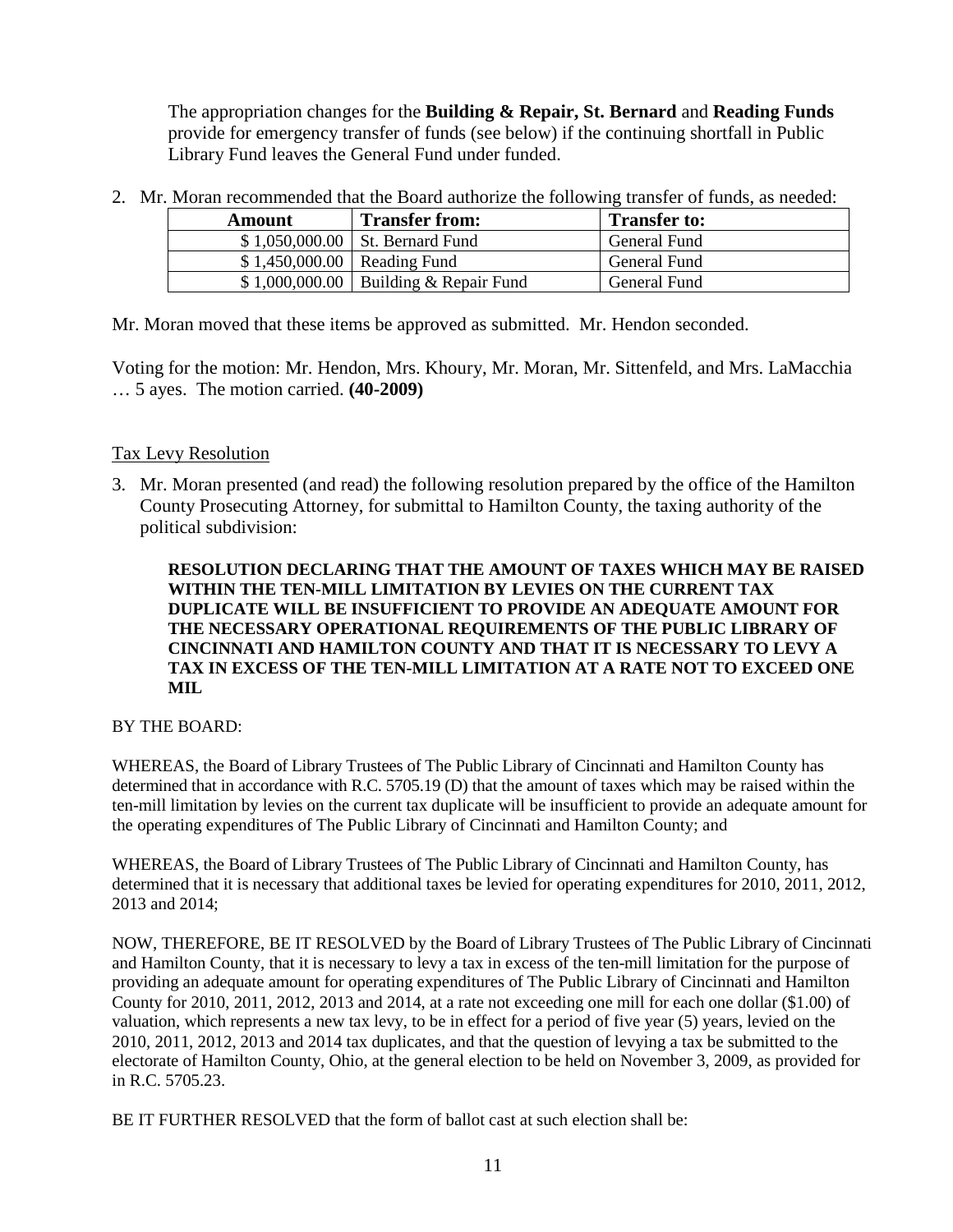#### PROPOSED TAX LEVY

#### A TAX LEVY FOR THE PURPOSE OF PROVIDING OPERATIONAL SUPPORT FOR THE PUBLIC LIBRARY OF CINCINNATI AND HAMILTON COUNTY TOTALING ONE (1)MILL

For The Public Library of Cincinnati and Hamilton County Operating Expenditures

A Majority Affirmative Vote Is Necessary For Passage

A new one (1) mill levy, for the benefit of The Public Library of Cincinnati and Hamilton County for the purpose of providing **OPERATING EXPENDITURES,**  at a rate not

exceeding one (1) mill for each one dollar of valuation for five (5) years to be levied on the 2010, 2011, 2012, 2013 and 2014 tax duplicates.

| FOR THE TAX LEVY            |  |
|-----------------------------|--|
| <b>AGAINST THE TAX LEVY</b> |  |

and

BE IT FURTHER RESOLVED that the Secretary of this Board be and is hereby directed to transmit a certified copy of this resolution to the Board of County Commissioners, Hamilton County, Ohio who is directed to transmit a copy of this resolution to the Board of Elections of Hamilton County, Ohio. The Board of Elections shall submit the proposal to the electors of this County at the general election to be held November 3, 2009. The Board of Elections shall make the necessary arrangements for the submission of the proposed tax levy to the electors in accordance with the Revised Code, and such election shall be held on the date specified in this resolution, and the clerk of the Board of Elections shall cause notice of said election to be published once a week for four (4) consecutive weeks in a newspaper of general circulation in Hamilton County stating the purpose of said tax levy, the rate of said tax levy expressed in dollars and cents for each one hundred dollars of valuation as well as in mills for each one dollar of valuation, and the number of years during which said tax rate shall be in effect as heretofore specified, and the time and place of holding the election, and

BE IT FURTHER RESOLVED that the Clerk of said Board of Elections is hereby directed to certify the results of said election immediately after the canvass by said Board of Elections to the taxing authority of Hamilton County in order to permit the extensions of such levy, if approved by the electorate, upon the 2010, 2011, 2112, 2013, and 2014 tax lists and duplicates.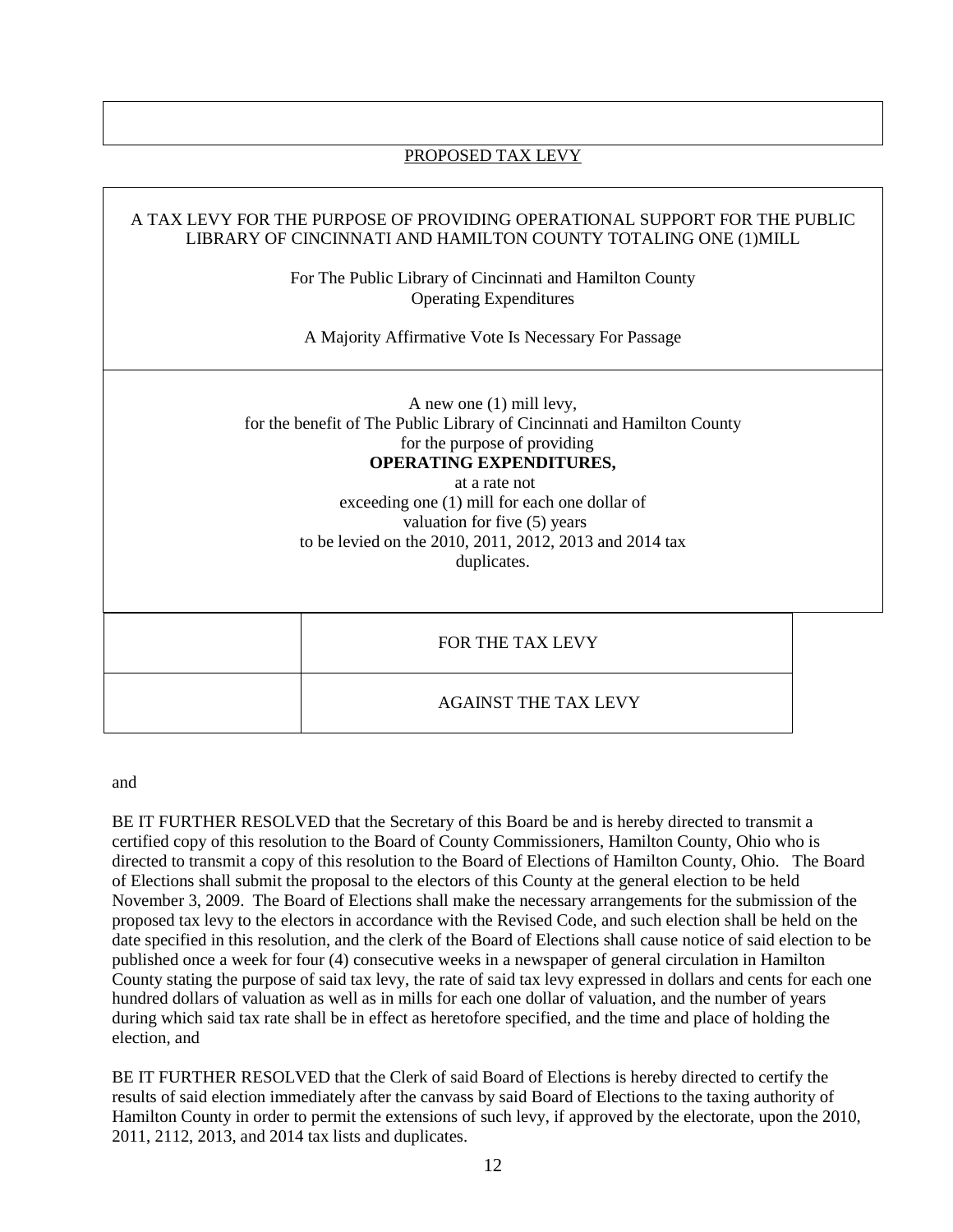BE IT FURTHER RESOLVED that the Secretary Board of Library Trustees of The Public Library of Cincinnati and Hamilton County be and hereby is authorized and directed to certify copies of this resolution to: Patrick Thompson, County Administrator; Kimber Fender, Executive Director, The Public Library of Cincinnati and Hamilton County; and Dusty Rhodes, County Auditor.

ADOPTED at a regularly adjourned meeting of the Board of Library Trustees of The Public Library of Cincinnati and Hamilton County this  $9<sup>th</sup>$  day of June 2009.

Mr. Moran stated that he hates taking this action and asking for more from the taxpayers, but there is no other choice if the Library is going to continue to operate.

Mr. Hendon acknowledged that the Library has done all it can to trim expenses but with no local income, only insufficient state income, Library funding is insufficient.

Mr. Sittenfeld expressed his feeling that this action is being done FOR the voters – giving them the opportunity to participate in the decision about Library funding.

Mrs. Khoury noted that the Library has been unsuccessful in closing library locations. If we are going to retain the same quality of library service, at the same number of locations, we must take our funding proposal to the citizens of Hamilton County.

Finally, Mr. Moran noted that the cost of the proposed levy is expected to be \$2.50 per month for each \$100,000 of property valuation.

Mr. Moran moved that the tax levy resolution be adopted as submitted. Mr. Hendon seconded.

Voting for the motion: Mr. Hendon, Mrs. Khoury, Mr. Moran, Mr. Sittenfeld, and Mrs. LaMacchia … 5 ayes. The motion carried. **(41-2009)** 

#### Purchasing Card Policy

4. Mr. Moran recommended adoption of the following policy:

## Purchasing Card Policy

As permitted by ORC 3375.392, the Library uses a purchasing card program, which is subject to the same processes and controls as all other purchases by purchase order and check. The purchasing card program is established by written agreement with our banking services provider and authorized by resolution of the Library Board. Purchasing cards are used when a vendor does not accept a purchase order, when such use lowers the overall purchase cost and/or when expedited delivery is required.

Purchasing cards are issued in the name of both the Library and a responsible employee, at a fixed spending limit. Those employees must acknowledge in writing the receipt of their card and their responsibility for applicable procedures. Except for the purchase of library materials, all card purchases must be pre-approved by the Executive Director.